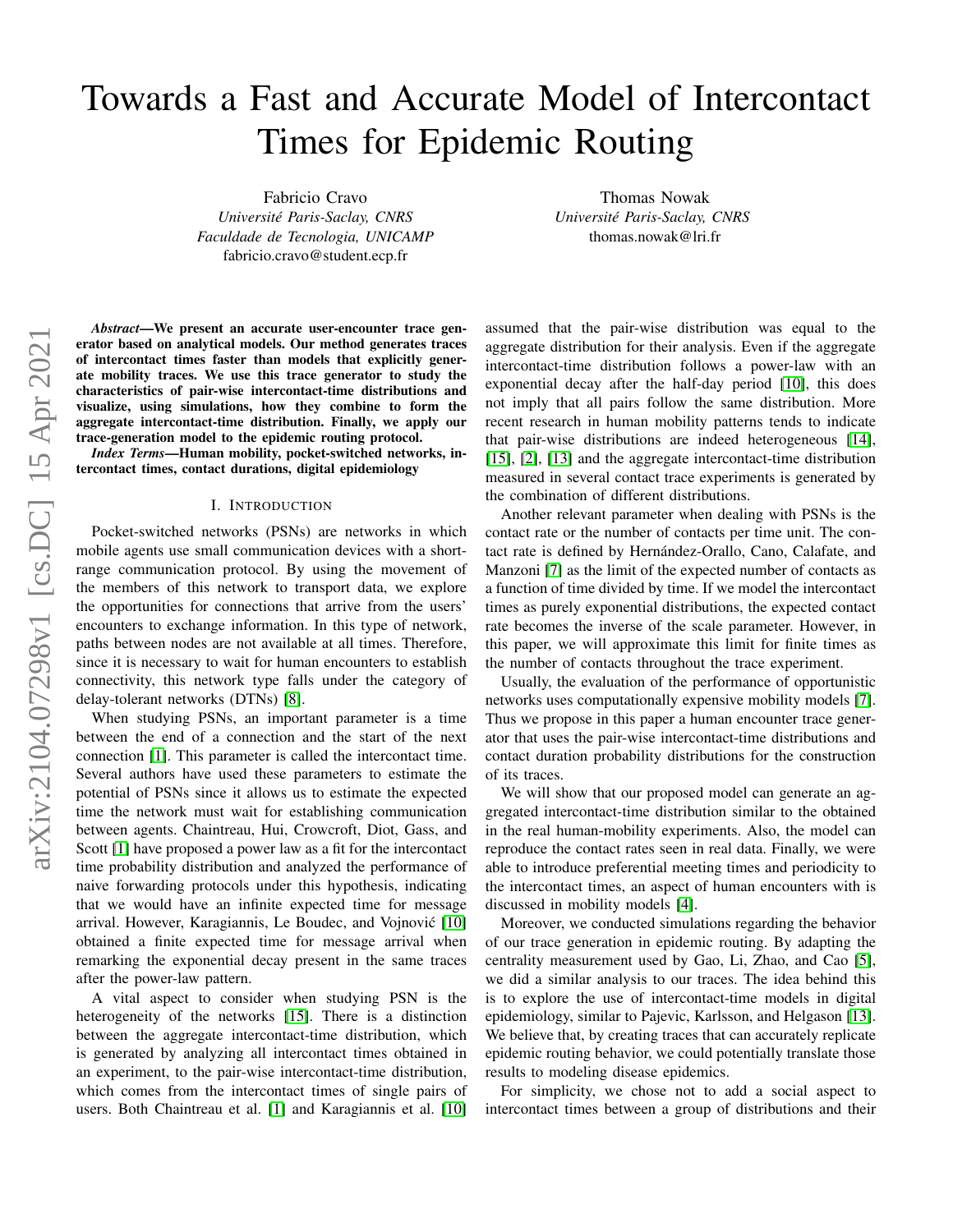intercontact-time distributions. Hui, Chaintreau, Scott, Gass, and Crowcroft [\[9\]](#page-5-10) used the social characteristics of communities to improve routing protocols. Moreover, Yang, Jiang, et al. [\[22\]](#page-5-11) have described a new behavior on intercontact times regarding the alternation between bursts of contacts and extended periods with no contacts, and the importance of weekdays when modeling intercontact times, with weekends having fewer contacts. We leave the incorporation of their findings to this model to future work.

Contribution. We make the following contributions in this paper:

- 1) We provide a fast and accurate stochastic trace generator for intercontact times in PSNs. For instance, the studied traces on the results were generated under one second on a home computer. However, studies of this application for larger populations have been left to future work.
- 2) The trace generation provided by this model does not rely on mobility models. Therefore, it does not need to compute users' movement. As far as we know, this is the first work that generates trace experiments from mobility-free analytical models.
- 3) We compare the model predictions to measured traces from the literature and thereby show its accuracy.
- 4) We analyze how this model would perform under the epidemic routing protocol as an attempt to link intercontact-time modeling with digital epidemiology.

## II. RELATED WORK

Passarela et al. [\[14\]](#page-5-4), [\[15\]](#page-5-3), studied pair-wise intercontacttime distributions and how they combine to form the observed experimental results on the aggregated distribution. This study also did a hypothesis testing on the contact-rate distributions to analyze how Pareto, gamma, and exponential would perform as potential fits. It has proposed that the exponential distributions we see in mobility data follow a Gamma distribution to create an aggregated power-law.

Narwala et al. [\[12\]](#page-5-12) have proposed using community structures and heterogeneous popularity to improve broadcasting. Silvis, Niemeier, and D'Souza. [\[17\]](#page-5-13) analyzed how social ties affect human mobility. Toivonen et al. [\[19\]](#page-5-14) proposed a model for the construction of social network graphs. Pelusi et al. [\[16\]](#page-5-15) provided a good description of the state of the art Opportunistic networks and where this type of network can be useful. Hui et al. [\[9\]](#page-5-10) created an efficient routing algorithm based on social connections measurements. Wei [\[21\]](#page-5-16) has analyzed how social interaction impacts the intercontacttime distribution measuring the strength of these social interactions by calculating the total contact duration and k-clique community size.

As examples of experiments that generated intercontact traces, we have the UCSD and Dartmouth data set generated by collecting wireless data from [\[11\]](#page-5-17), [\[18\]](#page-5-18). The Infocom conference measurements that used contacts from Bluetooth connections in iMotes [\[8\]](#page-5-0). The MIT reality mining data set (MIT BT) where a Bluetooth application was able to register logs from other mobile devices [\[3\]](#page-5-19). This experiment lasted for 246 days, with 100 devices participating and Bluetooth scans happening every 300 seconds. Therefore, the granularity of this dataset is 300 seconds long. Thus, we cannot record intercontact times and contact durations smaller than this value.

As an example of the mobility model, we have the working day mobility model. This model created routines for humans' daily behaviors and derived their mobility accordingly [\[4\]](#page-5-8). In this model, they were able to replicate the periodicity and preferential hours of human contacts.

Pajevic et al. [\[13\]](#page-5-6) have studied how both homogeneous and heterogeneous analytical intercontact-time models perform under the epidemic routing protocol and discussed the potentials of stochastic intercontact-time modeling in digital epidemiology. Hernandez et al. [\[6\]](#page-5-20) studied mobility models for Covid epidemic studies.

## III. DESCRIPTION OF THE MODEL

We consider a time-varying graph  $G(t) = (V, E(t))$  whose vertices model users carrying mobile communications devices. At time t, if nodes  $v_i$  and  $v_j$  are connected, there is an edge between  $v_i$  and  $v_j$ . Let us define the sequence of intercontact times  $T^{ij}$  between nodes  $v_i$  and  $v_j$  as the sequence of random variables  $\tau_n^{ij}$ .

$$
T^{ij} = \{\tau_0^{ij}, \tau_1^{ij}, \tau_2^{ij}, \tau_3^{ij}, \dots\}
$$
 (1)

Let us define the contact duration's  $T_c^{ij}$  between nodes  $v_i$  and  $v_j$  as the sequence of random variables  $\tau_{c,n}^{ij}$  (as an exception, we need to find the first contact duration as zero, since we assume that no individuals are connected at t equals to  $0$ :

$$
T_c^{ij} = \{\tau_{c,0}^{ij} = 0, \tau_{c,1}^{ij}, \tau_{c,2}^{ij}, \tau_{c,3}^{ij}, \dots\}
$$
 (2)

We can then define the series of encounter times for the nodes  $v_i$  and  $v_j$  in the following way:

$$
t_{e,n}^{ij} = \tau_n^{ij} + \tau_{c,n}^{ij} + t_{e,(n-1)}^{ij}
$$
 (3)

Now we say that there exists an edge between  $v_i$  and  $v_j$ (the users are connected) at time t when:

$$
t_{e,n}^{ij} < t \le \tau_{c,(n+1)}^{ij} + t_{e,n}^{ij} \tag{4}
$$

To generate traces, we draw the contact rate for each edge from the inverse of a gamma distribution according to equation [\(5\)](#page-1-0). From this contact rate, we draw the number of expected encounters by multiplying by the simulation duration:

<span id="page-1-0"></span>
$$
r_e \sim \mathcal{G}(a, b) \tag{5}
$$

$$
N_e = \lfloor T_{duration} r_e \rfloor \tag{6}
$$

Using this draw for the number of encounters for each edge the computation of the intercontact times can start. In this model, two different distributions are proposed to model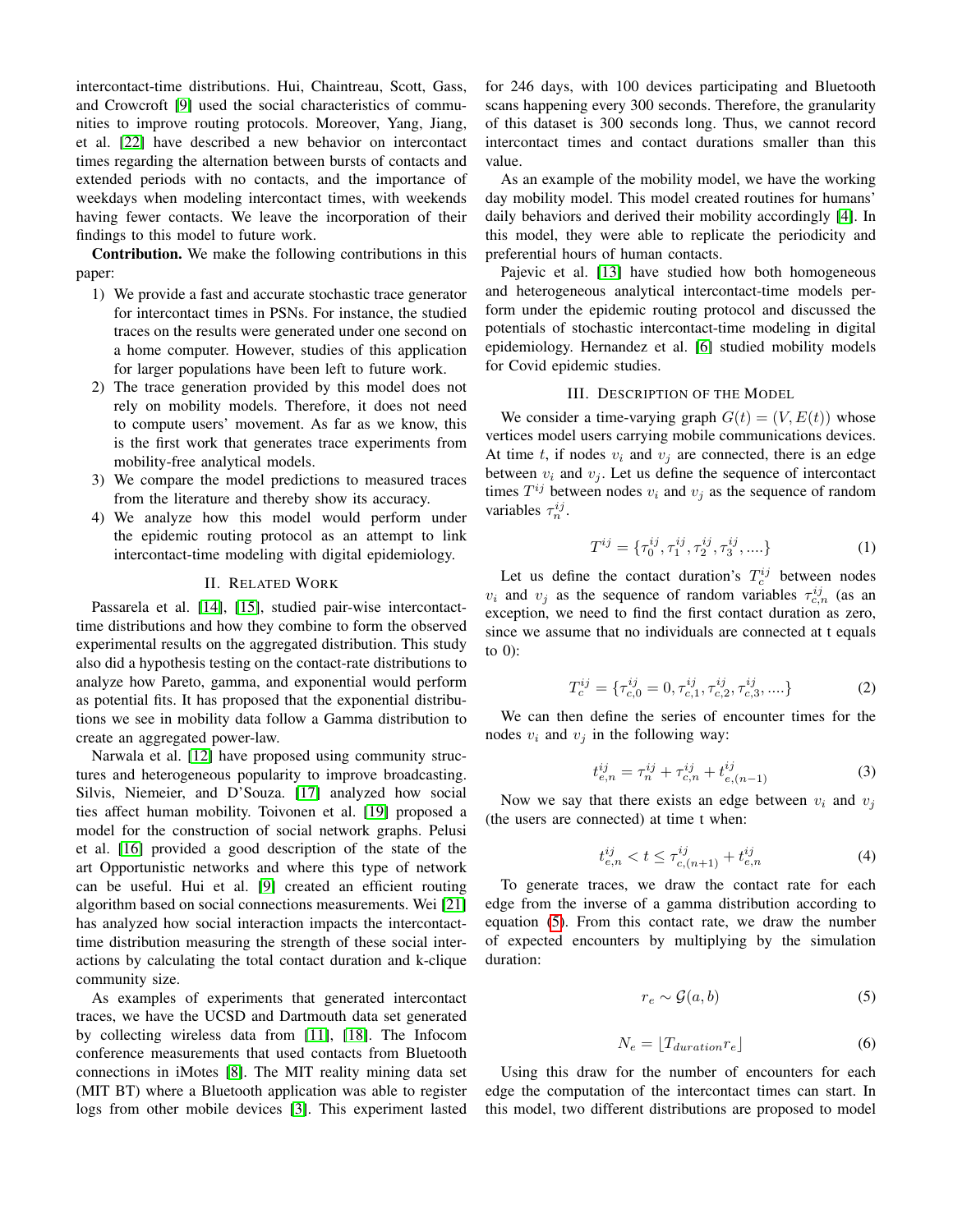the pair-wise behavior. By separating the two disjoint groups according to a threshold  $T_e$  on the contact rate, we assign a power law with exponential decay [\(7\)](#page-2-0) for those with the contact rate above  $T_e$ . To better describe this distribution, it follows a power-law distribution for the intercontact times below a certain threshold  $T$  and an exponential distribution afterward. For the edges with a contact rate below  $T_e$ , we assign a uniform distribution. The idea behind this is to represent two types of behaviors, users whose daily routine results in higher contact rates due to matching locations and therefore follow a distribution that allows them to meet more often, and agents who meet sporadically due to unpredicted changes in their routines. The power-law exponential-decay group follows [\(7\)](#page-2-0), while the other follow [\(8\)](#page-2-1), as defined below.

If  $N_e > T_e$  we first draw a sample  $p \sim \mathcal{P}(\alpha)$ , then define

<span id="page-2-0"></span>
$$
t_{ic} = \begin{cases} p & \text{if } p \le T \\ D_{day} \mathcal{E}(\lambda) + \mathcal{N}(\mu_{day} - t_{day}, \sigma_{day}) & \text{if } p > T \end{cases}
$$
 (7)

where  $\lambda$  and  $\alpha$  are chosen so the expected number of encounters for the duration of the experiment matches the assigned number of encounters  $N_e$  [\[15\]](#page-5-3). Moreover,  $t_{day}$  represents the time of the day in seconds. Here  $D_{day}$  is the duration of the day in seconds  $\mathcal{E}(\lambda)$  is the exponential distribution responsible for choosing the number of days they spend apart and  $\mathcal{N}(\mu_{day} - t, \sigma_{day})$  is responsible for adding periodicity in seconds to the model allowing agents to meet preferably during day time.

If  $N_e \leq T_e$  we draw encounter times from a uniform distribution according to the simulation time. Instead of drawing the intercontact-time samples, we draw the encounter times directly. This is done according to equation [\(8\)](#page-2-1).

<span id="page-2-1"></span>
$$
t_{e,n}^{ij} = D_{day} \mathcal{U}(0, D_{sim}) + \mathcal{N}(\mu_{day}, \sigma_{day})
$$
 (8)

where  $D_{day}$  is the duration of a day in the simulation in seconds,  $D_{sim}$  is the duration of days in the simulation in days and  $\mathcal{N}(\mu_{dav} - t, \sigma_{dav})$  is the periodic term.

For the contact durations, that is, the times the edges become active, we simply use a power law according to equation [\(9\)](#page-2-2)

<span id="page-2-2"></span>
$$
t_c = \mathcal{P}(\alpha_c) \tag{9}
$$

Passarela and Conti [\[15\]](#page-5-3) have used a Gamma distribution to model contact rates. However, they have only considered pairs of individuals that had more than ten contacts in their analysis. In this work, we use this distribution to model contact rates for all pairs. We do so by fitting the gamma distribution to the number of contacts per pair [\[2\]](#page-5-5). The pair-wise distribution used for pairs above the encounter threshold was a power-law with exponential decay. Because, as indicated by Passarela and Conti [\[15\]](#page-5-3), this distribution has weaker constraints over the contact rate distribution to form the expected aggregate distribution. For the pairs below it, there does not seem to exist literature regarding their analytical analysis. Therefore, we have chosen a uniform distribution to model the unpredictability in their meetings. Finally, we model the contact according



<span id="page-2-3"></span>Fig. 1. Flowchart to describe the pair-wise user-encounter trace generation

to Hui and Chaintreau [\[8\]](#page-5-0), [\[1\]](#page-5-1). We can find a representation of the model for the pair-wise intercontact-times distributions and contact duration's generations in Figure [1.](#page-2-3)

#### IV. RESULTS

### *A. Model Validation*

For the model validation, we compared the generated results with the MIT Reality Mining Bluetooth data [\[3\]](#page-5-19). We have used the same amount of agents and used the same time frame as suggested by Conan et al. [\[2\]](#page-5-5) to compare the results. This time frame is the one with the most contacts, which is a period of classes for the students consisting of about 100 days. We generated both the contact duration and intercontact times for each pair according to the model and the inverse CDF of the proposed probability distributions. However, we only register intercontact times within the time frame of the simulation. Thus, we only consider intercontact times between the end of a contact duration and the start of a new contact duration, to be consistent with datasets measurements. A pair of users had to have at least two contacts to contribute with a single intercontact time for the curve generated in Figure [2.](#page-3-0)

The proposed model can replicate well the aggregated intercontact-time distribution from the experimental data.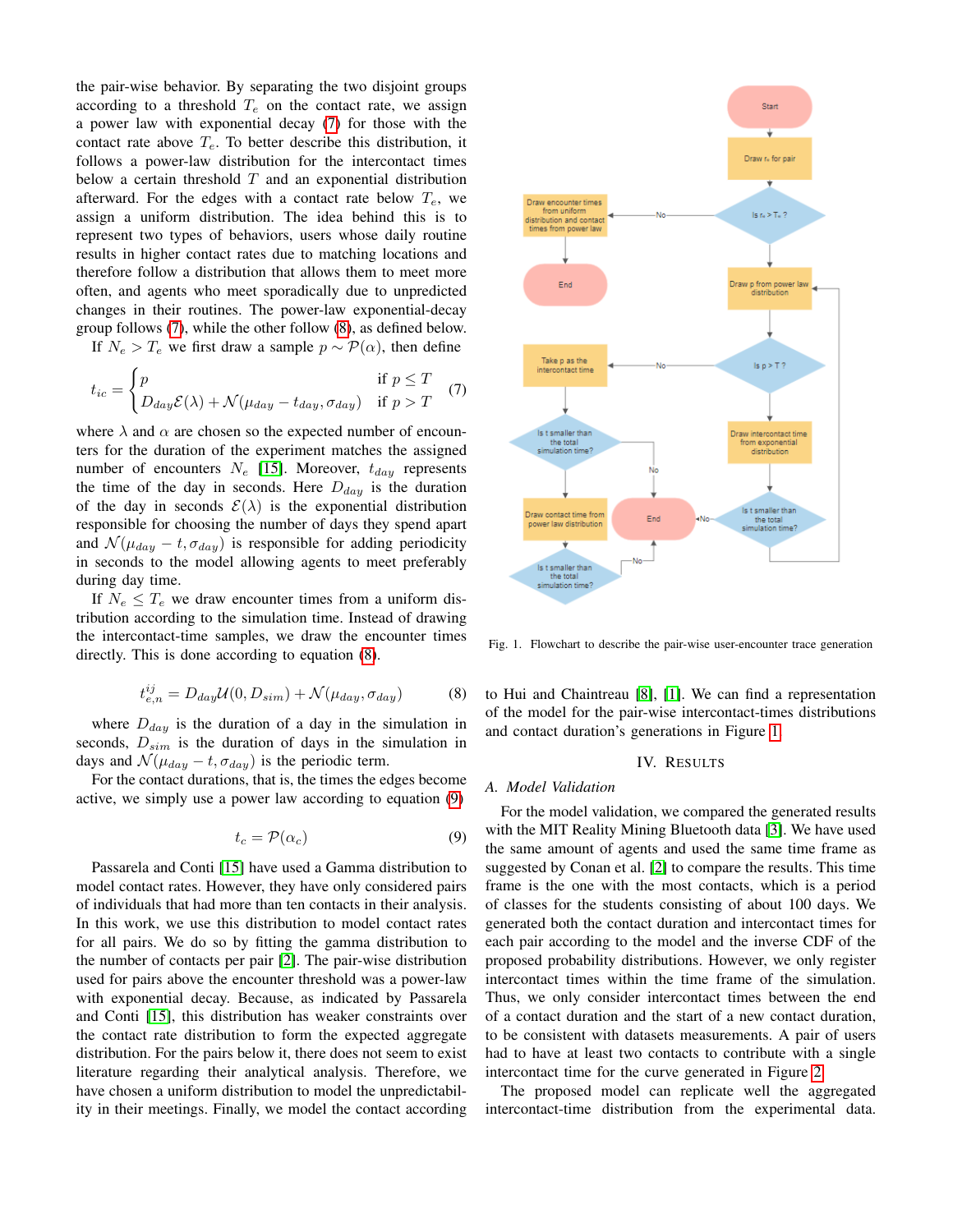TABLE I MODEL PARAMETERS

| Parameter            | Value                |
|----------------------|----------------------|
| #users               | 100                  |
|                      |                      |
| $D_{sim}$            | 100d                 |
| $\overline{D_{day}}$ | 86400s               |
| $\mu_{day}$          | 43200s               |
| $\sigma_{day}$       | 50                   |
| granularity          | 300s                 |
| $\tau$               | 6030s                |
| $\boldsymbol{a}$     | 0.19                 |
| Ь                    | 0.072                |
|                      | $5.79e-7$ contacts/s |



<span id="page-3-0"></span>Fig. 2. Comparison between aggregated intercontact times between MIT BT and model results

Firstly, the aggregated distribution generated by the model follows a power-law with an exponential decay distribution with an average relative error of less than 1% and a maximum relative error of 43% around the 1-day mark. We can see in both curves the change between the power-law distribution behavior and the exponential distribution behavior happening between the time of half a day and a day. Also, in the MIT BT curve, which is the curve generated by giving volunteers Bluetooth devices that allows one to measure contact duration's and intercontact times [\[3\]](#page-5-19), we can see several oscillations on the exponential decay part. These oscillations were replicated by our model due to the addition of  $\mathcal{N}(\mu_{day} - t, \sigma_{day})$  which is the part of the model responsible for increasing the likelihood that agents meet during the daytime around the busy hours of the day and reduce the probability of meeting at night.

To guarantee the consistency of contact rates, we compare the average number of encounters per pair generated by the Gamma distribution with the values by Conan et al. for the MIT BT dataset and obtained an average relative error of 12% in the number of contacts [\[2\]](#page-5-5). However, we have only compared the pairs of users with at least one contact. Following the MIT BT dataset, most contact rates generated by the gamma distribution have yielded no contacts throughout the experiment. On average, 51% of the pairs of users would not encounter under the used parametric conditions.



<span id="page-3-1"></span>Fig. 3. Average rates of infection as a function of time

To study how the trace generator would behave under the pretense of epidemic routing, we generated a set of traces from this model and applied the epidemic routing algorithm. Similar to Pajevic et al. [\[13\]](#page-5-6), we consider we start by infecting one random individual, and it infects others as soon as there was a connection available in the traces. Also, we refer to this connection as transmission or infection. Moreover, we say the users are infected once they received a transmission. The individuals remain infected for the entirety of the broadcast, and we analyze infection rates in the network.

By choosing a random day and infecting a node at random at 6:00 AM we were able to produce the average infection rates found in Figure [3.](#page-3-1) Comparing with the results obtained by Pajevic [\[13\]](#page-5-6), it would appear that the broadcasting is extremely slow. However, since the MIT reality mining is the dataset with the lowest amount of contacts per day, it is expected to yield the worst results. Also, Pajevic used the days with the highest amount of contacts for his analysis, while we picked days at random, independently of contact numbers. Using the results recently obtained by Yang [\[22\]](#page-5-11), some weekdays days might have a higher number of contacts due to burst periods. Therefore, using those days for the estimation of epidemic broadcasting would result in an overestimation.

Gao [\[5\]](#page-5-9) has studied how to use social base forwarding to improve routing on multicasting scenarios. By proposing another metric for measuring centrality, they improve routing efficiency, obtaining results close to epidemic routing. However, they used a smaller number of relays, using fewer network resources than the epidemic case. They modeled the pair-wise number of contacts as a Poisson process, which implies they consider the pair-wise intercontact-time distributions exponential. Based on their proposed measurement of centrality, we suggest the following measurement, that would be more adapted to all possible pair-wise distributions:

<span id="page-3-2"></span>
$$
C_i = 1 - \frac{1}{N-1} \sum_{j=1, j \neq i}^{N} P_{ij}(T > t)
$$
 (10)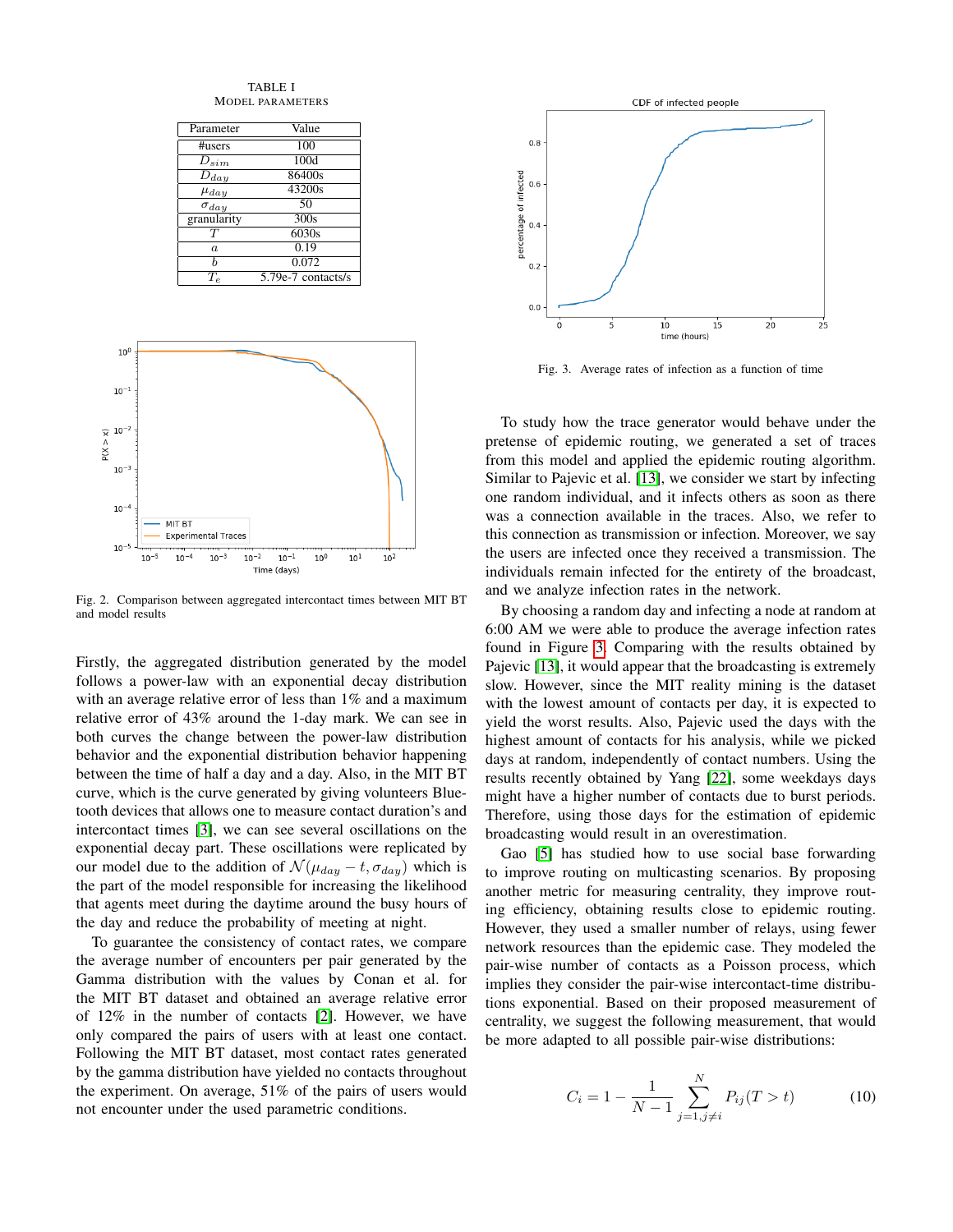

<span id="page-4-0"></span>Fig. 4. Comparison of percentage of infected users by blacklisting at random and centrality based

This parameter can be estimated empirically by using measurements of the number of contacts. Or can be calculated using pair-wise intercontact-times distributions. Using equation [\(10\)](#page-3-2), we decided to blacklist 30 agents with higher centrality values and halt their transmission and compare it with blacklisting 30 agents at random. We start by infecting a node chosen at random and choosing a random day with the starting time of 6:00 am. Afterward, we compare the infection rates for both the random and the centrality-based blacklist and used the average results to generate the distribution in Figure [4.](#page-4-0) Moreover, we used the total 100-day data for the computation of the centrality values, even though the broadcasting only happens for one day. Finally, we have used 6 days for the time  $T$  used for centrality calculations.

From these results in Figure [4,](#page-4-0) we can see no relevant difference between the two blacklists. If we compare the results obtained by Gao [\[5\]](#page-5-9), and Yoneki [\[23\]](#page-5-21), we can expect a much more impact on halting the spread of the infection. Indicating the importance of adding a social model to this type of trace generation when modeling epidemic routing. It might be vital to create social hubs and isolated agents as they are of extreme importance when considering broadcasting. By assigning the pair-wise distributions at random we create nodes with highly similar centrality values.

Finally, we compare broadcasting by using different initial times. We compared the cases where the routing starts at 6:00 to the ones starting at 18:00. The results can be found in Figure [5.](#page-4-1) Here we can see how the introduced periodicity was able to successfully impact the routing, with the distribution that starts at 18h being well less successful in obtaining higher infection rates.

## *B. Comparison with Exponential Pair-wise Modeling*

Several authors have proposed using exponential distributions for modeling pair-wise intercontact-times distributions [\[14\]](#page-5-4), [\[15\]](#page-5-3), [\[7\]](#page-5-7). We have also attempted to use this distribution in our model. The idea in this case scenario is that



<span id="page-4-1"></span>Fig. 5. Comparison of percentage of infected agents with differing start times



<span id="page-4-2"></span>Fig. 6. Comparison between MIT BT and exponential distribution pair-wise modeling

exponential pair-wise distributions whose contact rate is drawn from a gamma distribution form a power-law distribution in the aggregate intercontact-time distribution. Since we already draw the contact from a gamma distribution, it is expected that exponential pair-wise distribution would yield promising results. Therefore, we executed a simulation with the same global parameters for the power-law with exponential decay distribution. However, we change the pair-wise intercontacttime distributions from power-laws with an exponential decay to purely exponential distributions and draw the rate parameter directly from the gamma distribution. The results can be seen in Figure [6.](#page-4-2) The distribution for the contact rates and parameters for the exponential distributions can be seen in equation [\(11\)](#page-4-3).

<span id="page-4-3"></span>
$$
p(\lambda) = \frac{\lambda^{\alpha - 1} b^{\alpha} e^{-b\lambda}}{\Gamma(\alpha)}
$$
 (11)

We can see that the exponential pair-wise fit has underperformed the power-law with exponential decay fit. For instance, using the exponential distributions has not yielded enough